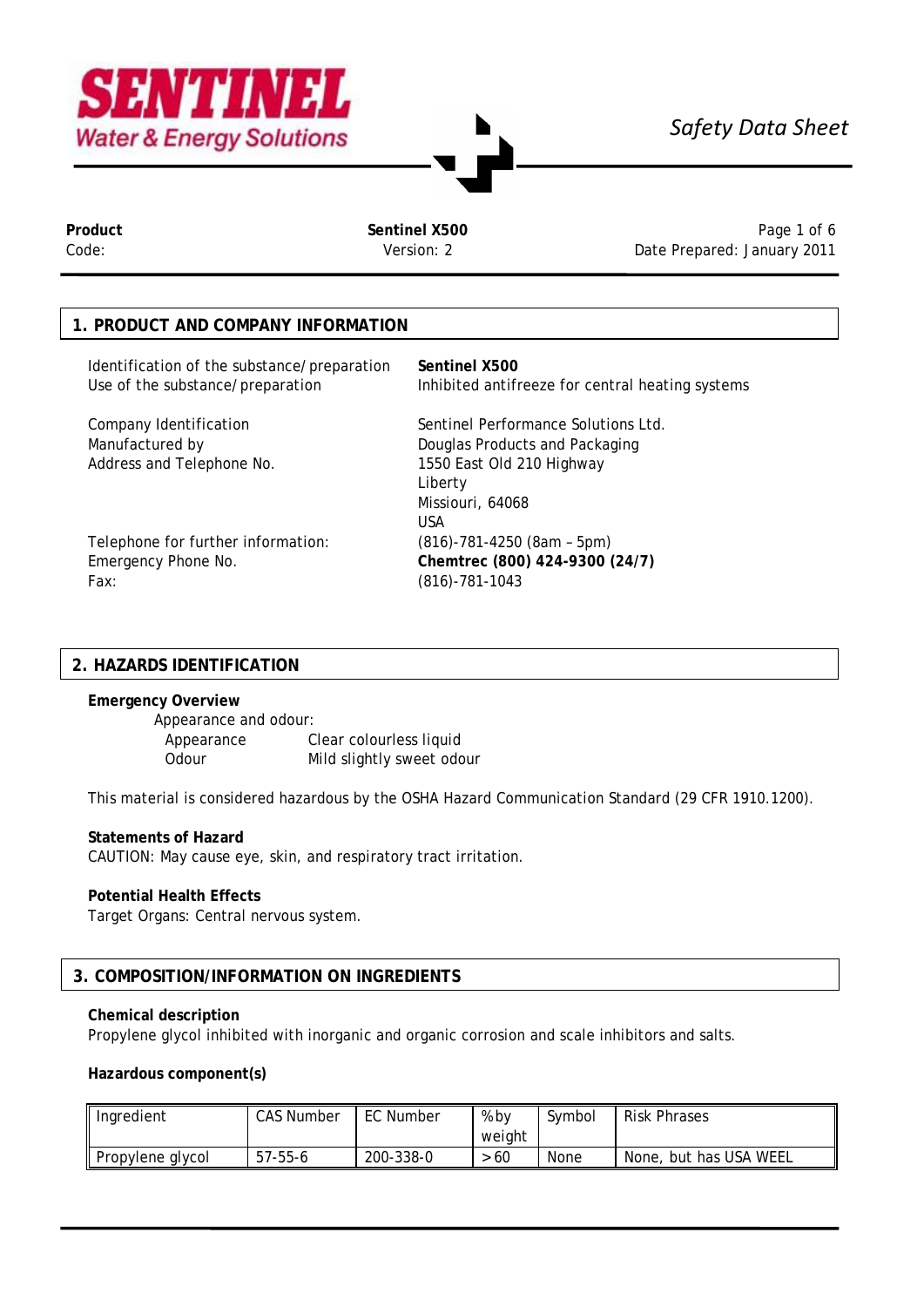

٦

| Sentinel X500 | Page 2 of 6                 |
|---------------|-----------------------------|
| Version: 2    | Date Prepared: January 2011 |
|               |                             |

| 4. FIRST-AID MEASURES |                                                                                                                                                                                         |
|-----------------------|-----------------------------------------------------------------------------------------------------------------------------------------------------------------------------------------|
| Inhalation            | Remove patient to fresh air, allow to rest and keep warm.                                                                                                                               |
|                       | Seek medical attention if symptoms develop.                                                                                                                                             |
| Skin contact          | Wash with plenty of water. Remove any contaminated                                                                                                                                      |
|                       | clothing and launder before reuse. Seek medical attention if<br>symptoms develop.                                                                                                       |
| Eye contact           | Flush immediately with plenty of water for at least 15                                                                                                                                  |
|                       | minutes, keeping eyelids open. Seek medical attention if<br>symptoms develop.                                                                                                           |
| Ingestion             | DO NOT induce vomiting! Rinse mouth out with water, but                                                                                                                                 |
|                       | do not give anything to drink. Seek medical attention if<br>symptoms develop.                                                                                                           |
| Personal precautions  | Ensure that those giving first aid treatment do not get<br>contaminated by product spills, etc. Wear suitable<br>protective clothing, gloves and eye protection. See also<br>Section 8. |

| 5. FIRE-FIGHTING MEASURES                      |                                                             |
|------------------------------------------------|-------------------------------------------------------------|
| - Suitable                                     | Water, foam, carbon dioxide, dry powder.                    |
| - Not to be used                               | None.                                                       |
| Special exposure hazards                       | Oxides of carbon and nitrogen evolved in fire.              |
| Special protective equipment for fire fighters | Protective clothing and self-contained breathing apparatus. |
| Flash point                                    | $>100^{\circ}$ C ( $>212^{\circ}$ F) Combustible.           |

# **6. ACCIDENTAL RELEASE MEASURES**

| Personal precautions      | Wear suitable protective clothing, gloves and eye protection.                                                         |
|---------------------------|-----------------------------------------------------------------------------------------------------------------------|
|                           | See Section 8 for details. Keep unnecessary personnel away.                                                           |
| Environmental precautions | Prevent from entering sewers or the immediate environment.<br>Accidental release of large quantities into the aquatic |
|                           | environment may harm aquatic organisms. In case of large<br>spill, inform local authorities.                          |
|                           |                                                                                                                       |
| Methods for cleaning up   |                                                                                                                       |
| on soil                   | Absorb onto inert material such as earth, soil or specialist                                                          |
|                           | absorbent. Collect and place into sealed container for safe                                                           |
|                           | disposal (see Section 13).                                                                                            |
| on water                  | None known.                                                                                                           |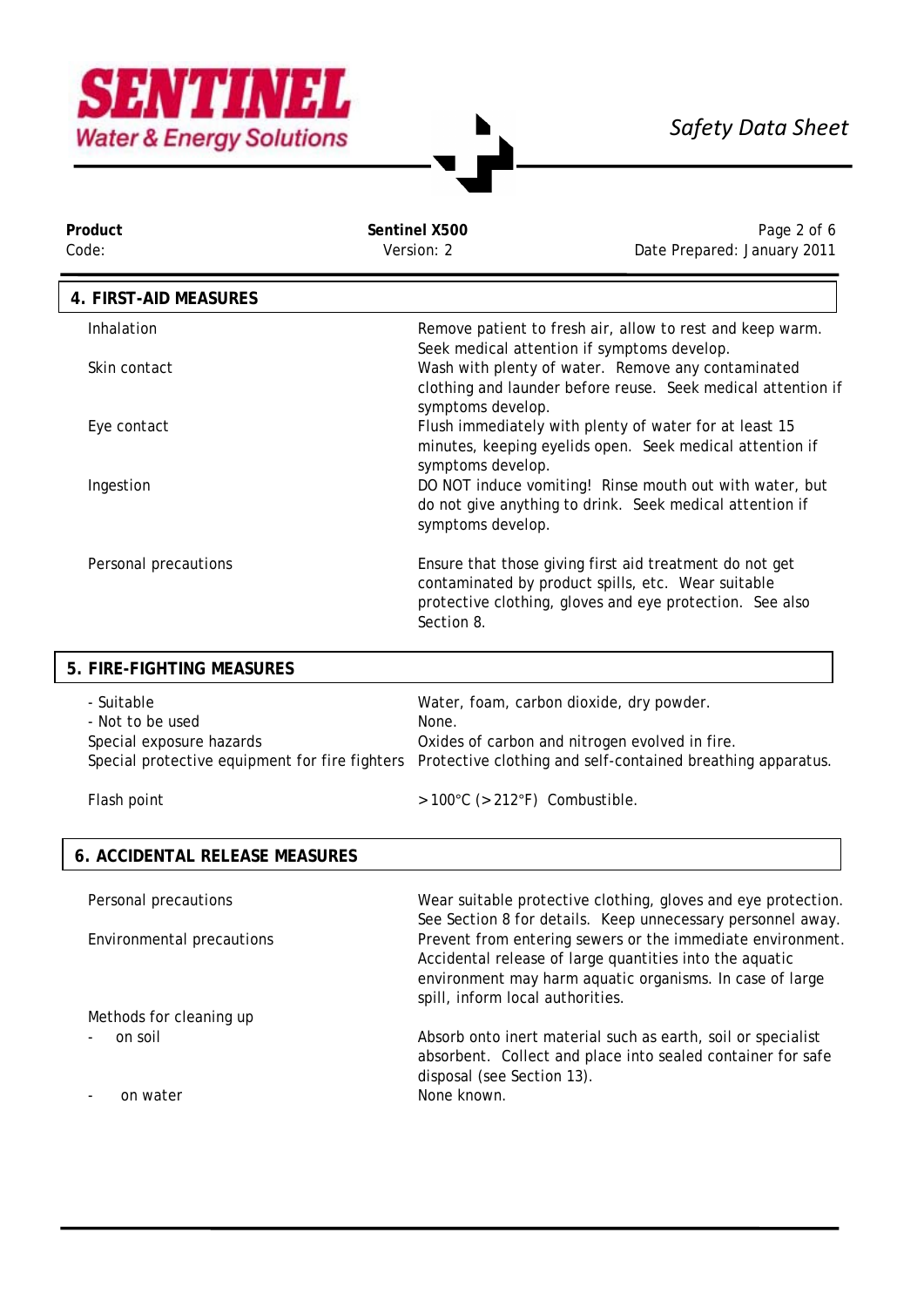

| Product<br>Code:                         | Sentinel X500<br>Version: 2                                            | Page 3 of 6<br>Date Prepared: January 2011                                                                                                                                                                                                                                                                       |  |  |  |  |  |
|------------------------------------------|------------------------------------------------------------------------|------------------------------------------------------------------------------------------------------------------------------------------------------------------------------------------------------------------------------------------------------------------------------------------------------------------|--|--|--|--|--|
| 7. HANDLING AND STORAGE                  |                                                                        |                                                                                                                                                                                                                                                                                                                  |  |  |  |  |  |
| Handling                                 | vapours or spray.                                                      | Avoid contact with skin and eyes. Do not ingest or inhale                                                                                                                                                                                                                                                        |  |  |  |  |  |
| Storage                                  | Store in cool, well ventilated area.                                   | Keep in original containers. Keep container tightly closed.                                                                                                                                                                                                                                                      |  |  |  |  |  |
| 8. EXPOSURE CONTROLS/PERSONAL PROTECTION |                                                                        |                                                                                                                                                                                                                                                                                                                  |  |  |  |  |  |
| Recommended engineering controls         |                                                                        | Ensure good ventilation. Arrange for eye wash possibility.                                                                                                                                                                                                                                                       |  |  |  |  |  |
| Control parameters:                      | Propylene glycol                                                       | WEEL - 10 mg/m <sup>3</sup> 8 hr TWA                                                                                                                                                                                                                                                                             |  |  |  |  |  |
| Monitoring procedures                    | Not required                                                           |                                                                                                                                                                                                                                                                                                                  |  |  |  |  |  |
| Personal protection                      | Always check applicability with your supplier of protective equipment. |                                                                                                                                                                                                                                                                                                                  |  |  |  |  |  |
| Respiratory protection                   |                                                                        | In case of insufficient ventilation, wear full face or half face<br>mask fitted with filter suitable for liquid particulates.                                                                                                                                                                                    |  |  |  |  |  |
| Skin protection                          |                                                                        | Laboratory coat or overalls if splashing or repeated contact<br>with product is likely.                                                                                                                                                                                                                          |  |  |  |  |  |
| Eye protection<br>Hand protection        |                                                                        | Chemical goggles or full face visor.<br>Plastic, impervious gloves for protection against<br>unintentional short-term contact. However, since glove<br>performance is governed by many variables, it is strongly<br>recommend that specialist advice on the selection and use of<br>protective gloves is sought. |  |  |  |  |  |

### **9. PHYSICAL AND CHEMICAL PROPERTIES**

Appearance Clear colourless liquid Odour Mild slightly sweet pH (5% aqueous solution) Approx 7.2 Melting point  $(^{\circ}C)$  -58  $[-72^{\circ}F]$ Boiling point/range (°C) 188 [370°F] Flash point (Pensky Martens) (°C) >100 [> 212°F] Explosive properties None Oxidising properties None Density at 20°C (kg/m<sup>3</sup>) Solubility in water (% by weight) Completely miscible Viscosity at 20°C (mPas) 60

) 1030-1045

*Note: These are typical values and do not constitute a specification.*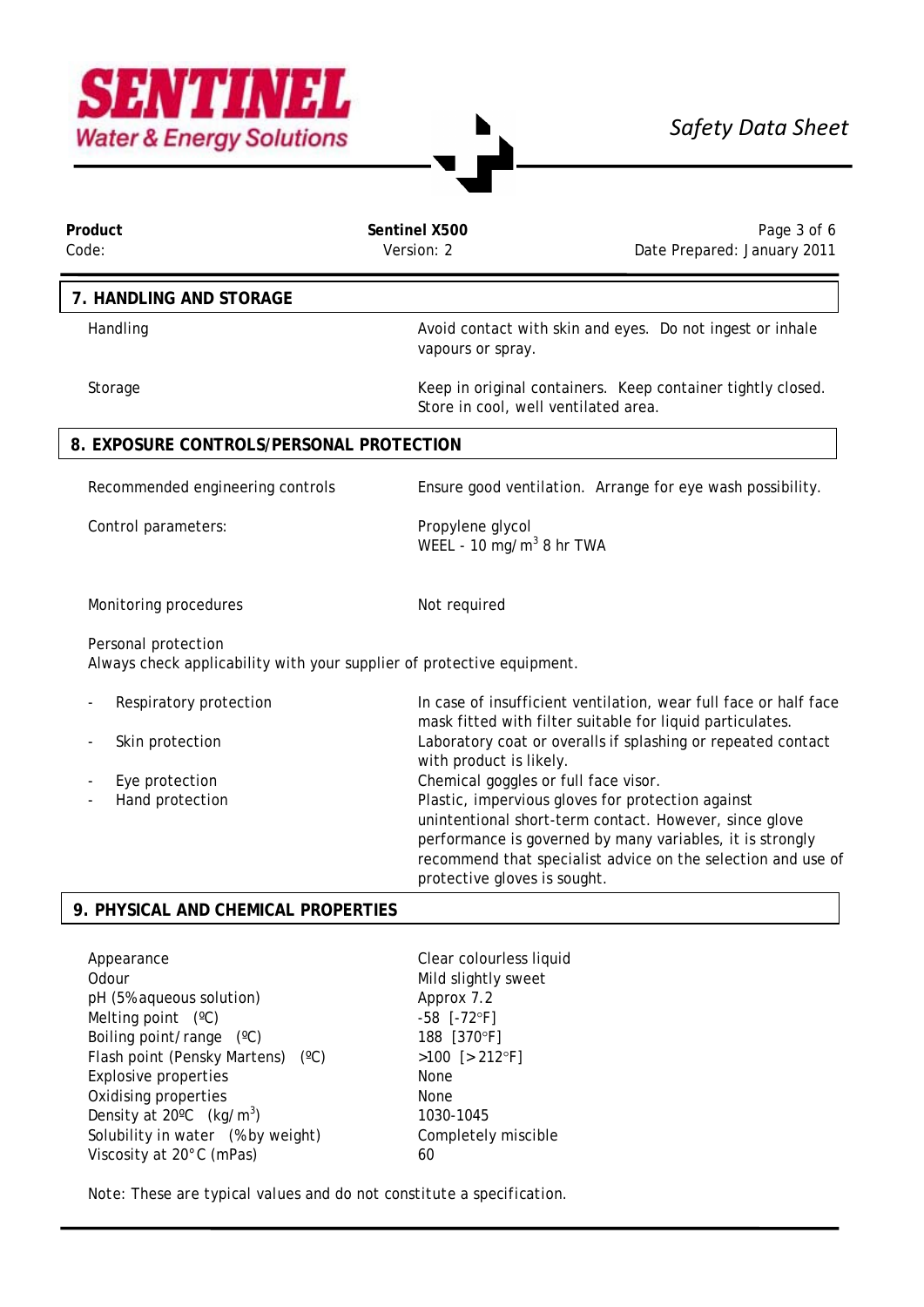

# *Safety Data Sheet*

Product **Product** Product **Sentinel X500** Sentinel X500<br>Code: Sentinel X500 Page 4 of 6<br>Code: Sanuary 2011 Date Prepared: January 2011

## **10. STABILITY AND REACTIVITY**

Stability Stable under normal conditions of use. Conditions to avoid None known. Materials to avoid<br>
Hazardous decomposition products<br>
Oxides of car

Oxides of carbon, nitrogen and phosphorus evolved in fire.

## **11. TOXICOLOGICAL INFORMATION**

| Test data:<br>Calculated from ingredient data:<br>Oral $LD_{50}$ rat (mg/kg) | No data available on product.<br>> 5000 Not considered hazardous.                                  |
|------------------------------------------------------------------------------|----------------------------------------------------------------------------------------------------|
| Exposure hazard:<br>Inhalation                                               | Prolonged or repeated exposure may cause transient<br>irritation.                                  |
| Skin contact                                                                 | Prolonged or repeated exposure may cause transient<br>irritation.                                  |
| Eye contact                                                                  | Prolonged or repeated exposure may cause transient<br>irritation.                                  |
| Ingestion                                                                    | Likely symptoms are slight gastrointestinal irritation on<br>ingestion of large amounts (> 100ml). |
| Other data                                                                   | None available.                                                                                    |

# **12. ECOLOGICAL INFORMATION**

| Aquatic toxicity:<br>Calculated data based on ingredients<br>- Fathead minnow (mg/l) $LC_{50}$ 96 Hr:<br>- Daphnia Magna (mg/l) LC50 48 Hr: | No data available on product.<br>>10000<br>>10000                                     |  |  |  |  |
|---------------------------------------------------------------------------------------------------------------------------------------------|---------------------------------------------------------------------------------------|--|--|--|--|
| Persistence and degradability<br>Readily biodegradable except for some minor inorganic components                                           |                                                                                       |  |  |  |  |
| Bioaccumulative potential<br>- Bioaccumulation                                                                                              | Not bioaccumulating                                                                   |  |  |  |  |
| Summary<br>Environmental effects:                                                                                                           | Not classified as hazardous to the environment under the EU<br>classification system. |  |  |  |  |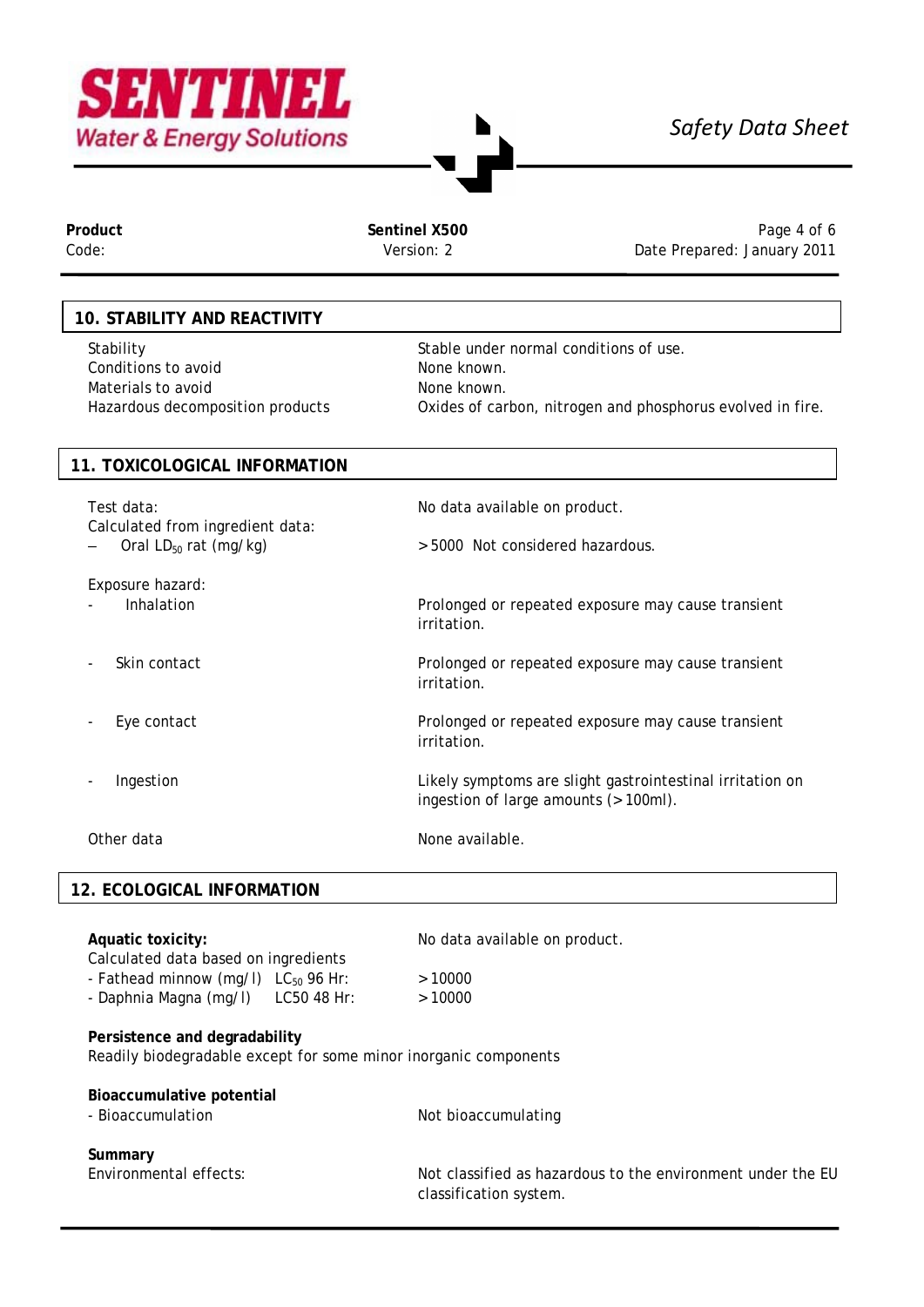



**Product Sentinel X500** Page 5 of 6 Code: Version: 2 Date Prepared: January 2011

## **13. DISPOSAL CONSIDERATIONS**

Dispose of in accordance with applicable regional, national and local laws and regulations. Local regulations may be more stringent than regional or national requirements.

#### **14. TRANSPORTATION INFORMATION**

Not classified as dangerous for transport.

#### **15. REGULATORY INFORMATION**

The label shows CAUTION. May cause eye, skin, and respiratory tract irritation. Keep out of reach of children. Avoid contact with skin and eyes. In case of contact with eyes, rinse immediately with plenty of water and seek medical advice. After contact with skin, wash immediately with plenty of water.

Names of the ingredients given on the label: Propylene Glycol.

R phrases: None.

S phrases: S2, Keep out of the reach of children; S24/25, Avoid contact with skin and eyes; S26, In case of contact with eyes, rinse immediately with plenty of water and seek medical advice; S28, After contact with skin, wash immediately with plenty of water.

| <b>Inventory Status</b>       |                                                                                                                                                |  |  |  |
|-------------------------------|------------------------------------------------------------------------------------------------------------------------------------------------|--|--|--|
| <b>TSCA</b>                   | All ingredients of this product are listed unless specifically<br>exempted.                                                                    |  |  |  |
| California Proposition 65     | Does not contain any chemicals known to the State of<br>California to cause cancer, birth defects or other<br>reproductive harm.               |  |  |  |
| EU                            | All ingredients of this product are listed in EINECS or ELINCS,<br>unless specifically exempted under EU Directive 67/548/EEC<br>(as amended). |  |  |  |
| Right to know classification: | None are listed in CA, PA, MN, MA, MI, FL and NJ.                                                                                              |  |  |  |

**Note:** The regulatory information given above only indicates the principal regulations specifically applicable to the product described in the safety data sheet. The user's attention is drawn to the possible existence of additional provisions, which complete these regulations. Refer to all applicable national, international and local regulations or provisions.